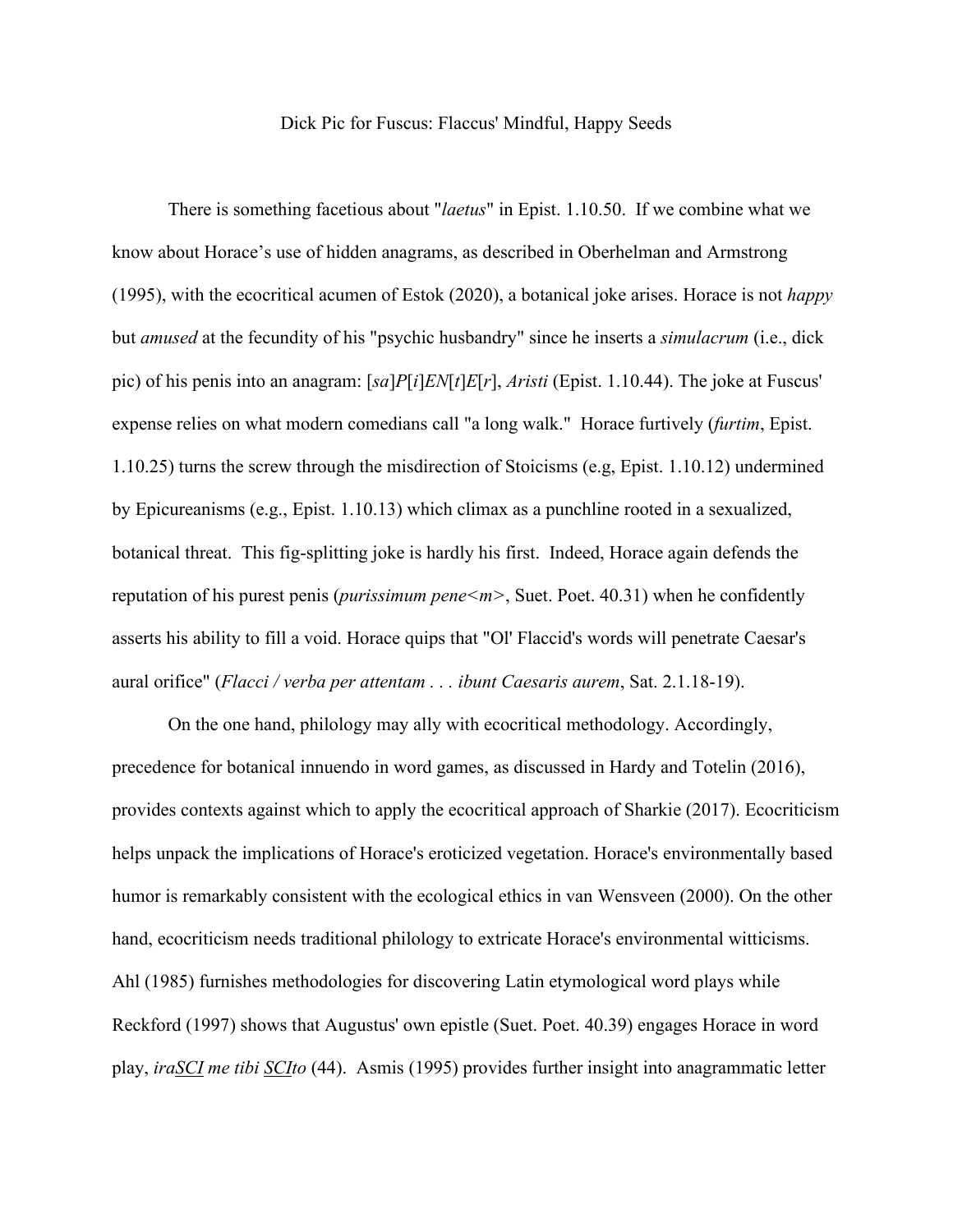play and the problem of pleasure in Epicurean poetics. As Fraenkel (1957) and McCarter (2018) argue, Horace tends to blur the line between erotic and poetic play which intersect with the pun on "*liber*" as book or boy in Epist. 1.20.1 where the "*liber*" will be fingered and abused (*manibus sordescere*, 1.20.11) once released to the publishers in Rome. Horace again pairs pederasty and the seeds of Epicurean poetics when he writes that "friendly teachers sometimes give boys cookies so that they learn their ABC's (*ut pueris olim dant crustula blandi / doctores, elementa velint ut discere prima*, Sat. 1.1.25-27).

This paper argues that Horace explicitly anagrammatizes *A-R-I-S-T-I* as *SA*[*p*]*I*[*en*]*T[e*]*R* (Epist. 1.10.44) according to conventional Epicurean poetics; likewise, Horace signs off with an implicit anagram of his own *nomen gentilicium*. M. Aristius Fuscus may gleefully (*laetus*, Epist. 1.10.44) claim "*Sapienter*" as his Stoic moniker once he grasps that the additional letters inserted into the anagram of his *nomen* spell penis (*P, E, N, E*). Horace reaffirms the botanical innuendo by twice repeating "*laetus*" (Epist. 1.10.44, 40). Significantly, "*laetus*" alludes to a description of copulating horses (*natura* . . . *laeta*, Lucr. 4.1200) which in turn recalls the fable of the horse and the deer (Epist. 1.10.34-38). Furthermore, Lucretius' exuberant "*natura laeta*" is a suitable complement to Horace's botanically threatening "*natura victrix*" (Epist. 1.10.25). Notwithstanding the allusion, Horace ironically plays on two definitions for *laetus*: one means gleefully victorious while the other means botanically fertile. Horace laughs last since his psychic husbandry successfully inseminates the mind of Fuscus with the ABCs of Epicurean poetics. As in *Satire* 1.8 where a fig tree becomes objectified as Priapus' phallus in the garden of Maecenas, Horace concludes the letter to Fuscus by anagrammatically identifying himself with a tree that humorously threatens sexual violence.